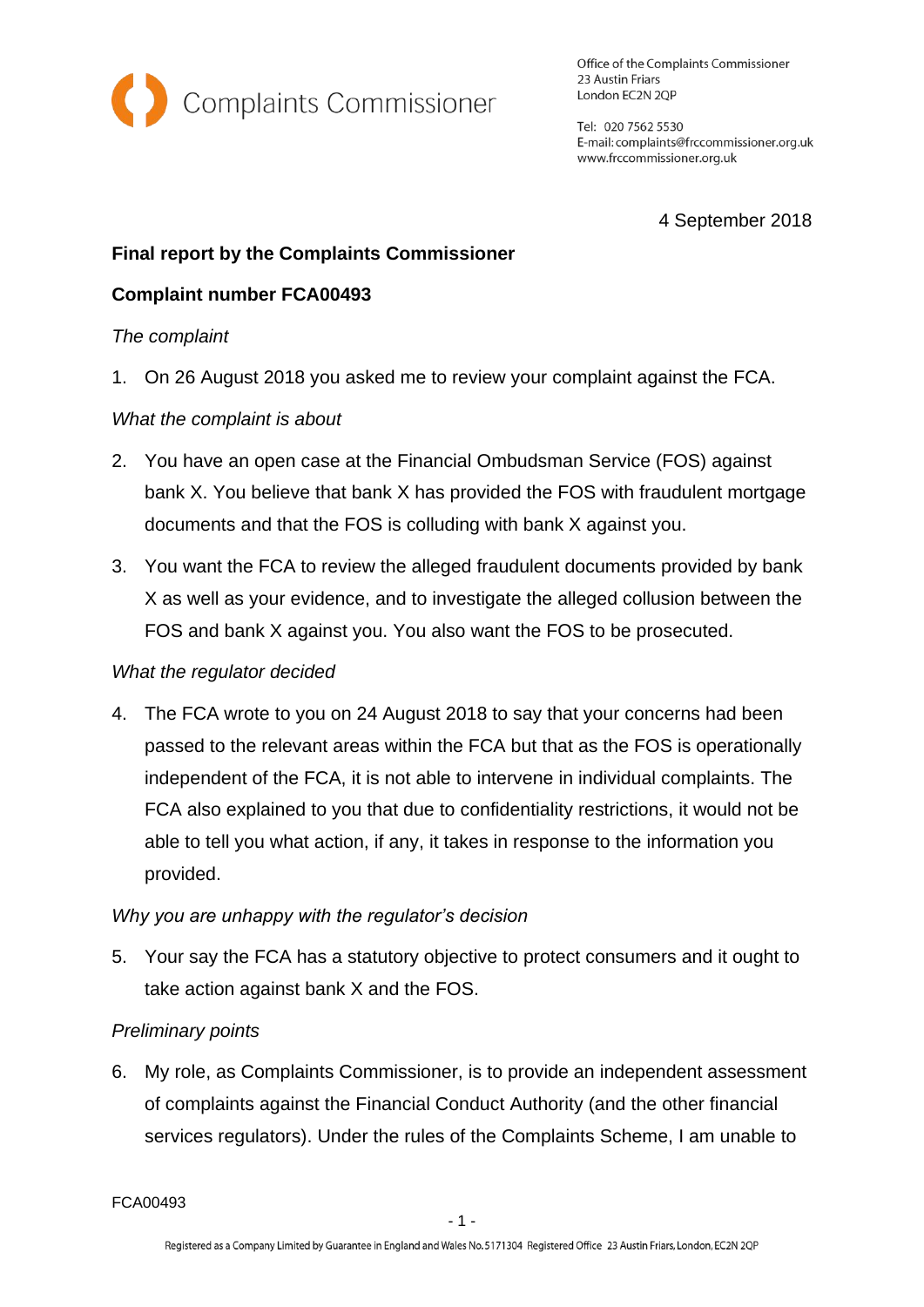deal with complaints about the actions, or inactions, of the Financial Ombudsman Service (FOS).

#### *My analysis*

- 7. The background to your complaint is that you have an open case at the FOS about a PPI insurance policy you say you were mis-sold by bank X. You believe bank X is providing forged documents to the FOS to support its claim that it has no record of your having a PPI policy, and you say you have evidence to prove this. From the emails you have sent me, I can see that you raised these concerns with the FOS and it has invited you to provide your evidence so that it can be considered by an Ombudsman. You have decided not to provide your evidence to the FOS. Instead, you wish to provide your evidence to the FCA and to me so that we can review the material.
- 8. The FCA has already explained to you that the FOS is operationally independent from the FCA, which means the FCA cannot intervene in the decisions it makes in individual cases.
- 9. You have asked about the FCA's oversight of the FOS and refer to a report I issued at [http://frccommissioner.org.uk/wp-content/uploads/FCA00283-FD-](http://frccommissioner.org.uk/wp-content/uploads/FCA00283-FD-1704061.pdf)[1704061.pdf,](http://frccommissioner.org.uk/wp-content/uploads/FCA00283-FD-1704061.pdf) as you feel this report shows the FCA 'can intervene' with the FOS.
- 10. The report explains that the FCA has an oversight function with respect to the FOS, but this does not include intervening in individual cases.
- 11. If you are not satisfied with the outcome of your FOS case or do not wish to continue your case with the FOS, your only option would be court proceedings. You might need to take legal advice if you wish to pursue your case through the courts.
- 12. You have also referred your allegations of fraud to the Serious Fraud Office. You have also asked me to assist you by reporting your case to the SFO or Action Fraud. My role as Commissioner is to review the actions or inactions of the FCA only: I do not have the FCA's regulatory powers. You have already reported your allegations to the SFO, and you will need to liaise with them about the progression of your case.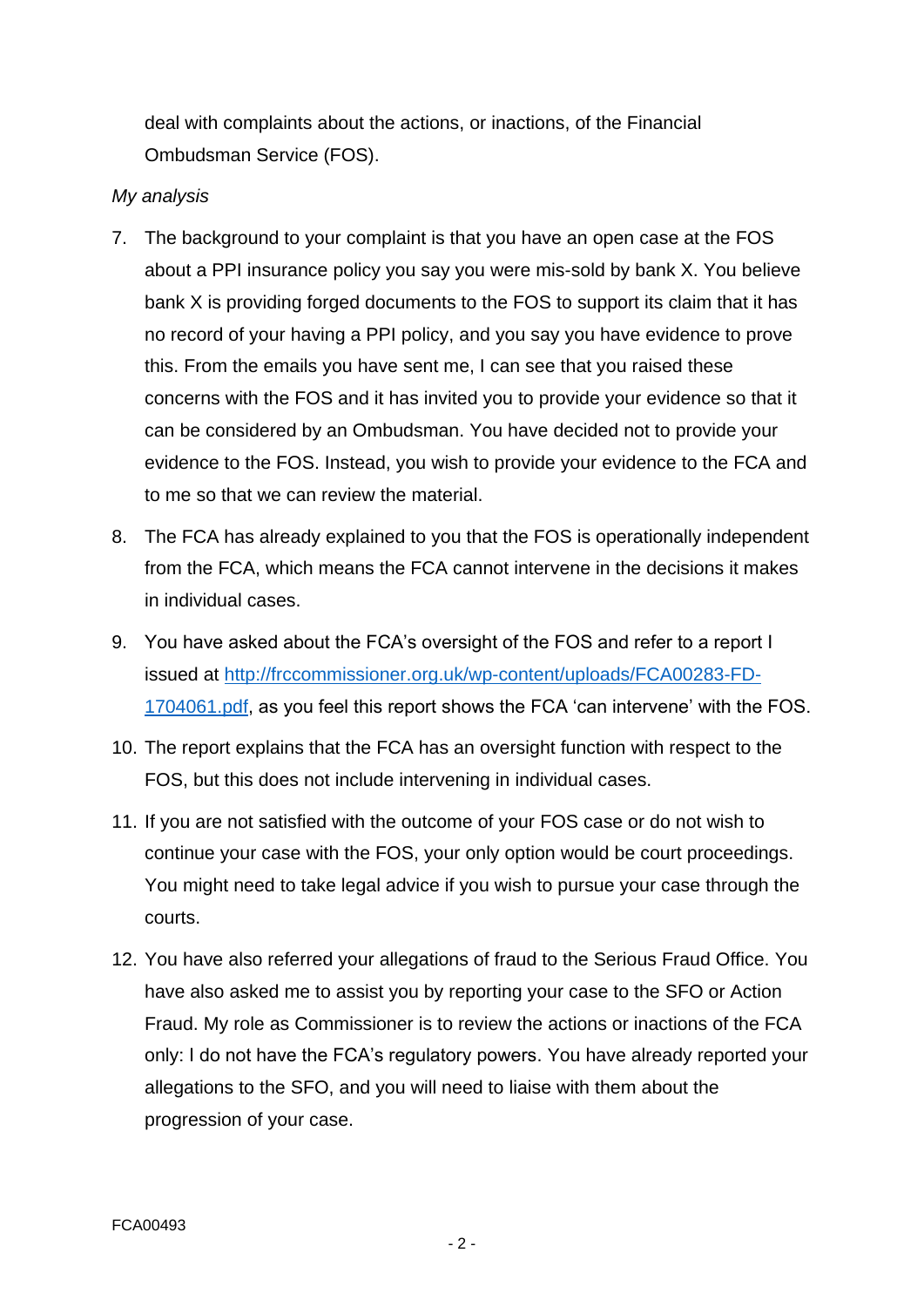- 13. The FCA does have a statutory duty to secure an appropriate degree of protection for consumers. It does so by regulating the financial industry through the setting of standards which firms must meet, and by taking enforcement action where that is justified. It does not investigate individuals' complaints against the firms it regulates: that is the role of the FOS.
- 14. That does not mean that the FCA cannot investigate concerns arising from information about individual complaints, but it investigates those in the context of considering whether or not regulatory action is justified, rather than whether or not the individual requires redress. Any action the FCA may or may not take as a result of the information you provided could not lead to redress for you personally.
- 15. The FCA does not generally provide feedback on what action has been taken in response to the information that it receives. This is because section 348 (s.348) of the Financial Services & Markets Act 2000 (FSMA) classes some information the FCA holds about firms as confidential and places restrictions on how that information is dealt with. In addition to this, any information that is not restricted by s.348 FSMA may be restricted due to the FCA's policy on sharing information about regulated firms and individuals, who also have legal protections. Under this policy, the FCA will not normally disclose the fact of continuing action without the agreement of the firm concerned. As a result, there is no general right for members of the public to know the outcome of reports that they make.
- 16. However, having studied the FCA's records I can say that I am satisfied that the FCA has not ignored the information which you have provided, and is giving it proper consideration. Unfortunately, I cannot say any more than that, and I recognise that that will be frustrating for you.

#### *My decision*

- 17. I am afraid that the FCA and I are unable to intervene in your case with the FOS.
- 18. In my view, the letter you received from the FCA set out the position correctly, and gave some useful advice on what you might do. I am satisfied that the FCA has dealt with your concerns correctly.
- 19. I recognise that this response will not help you to pursue your concerns but, as I have explained above, I think that those concerns need to be pursued with the

FCA00493